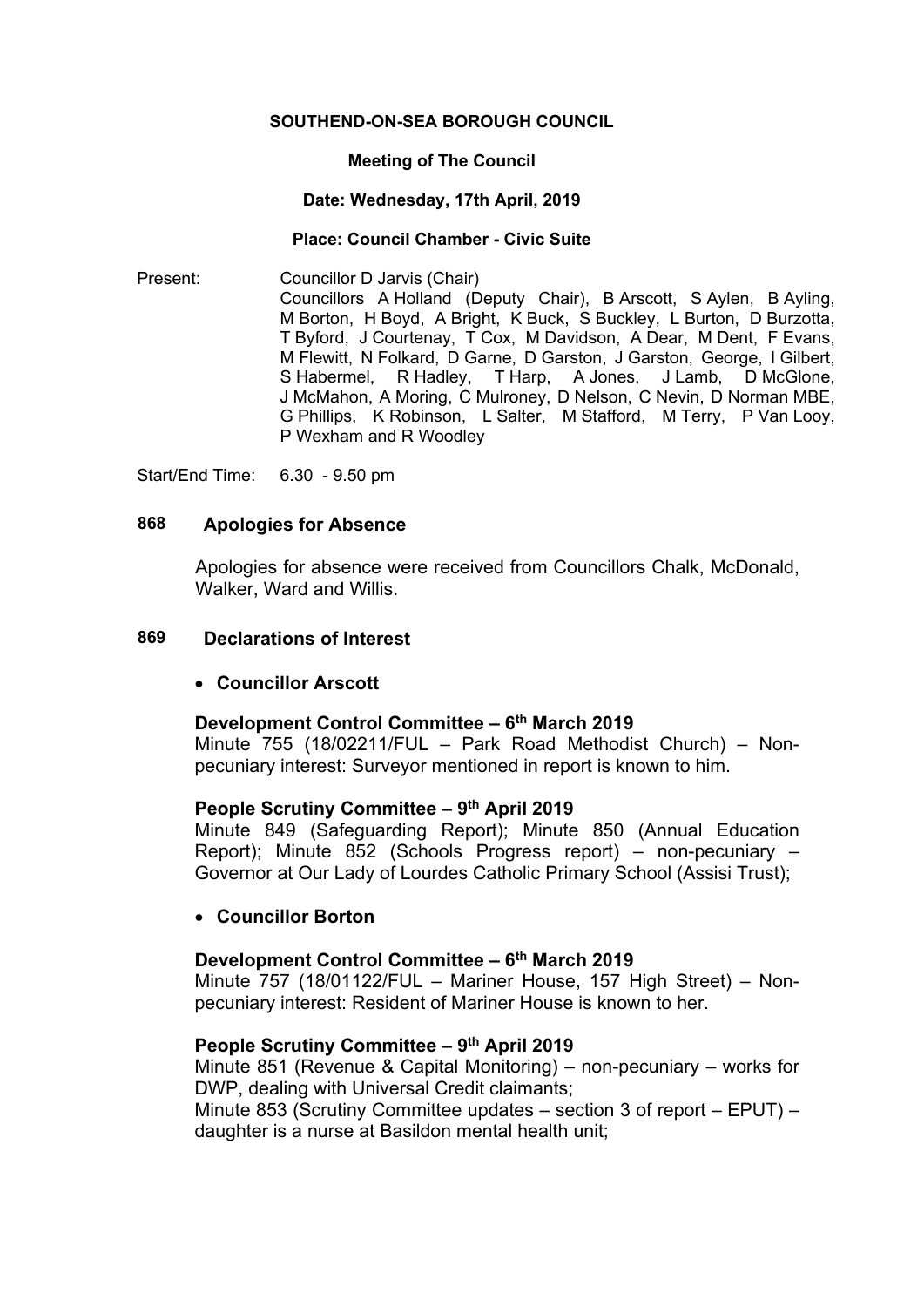# **Council – 17th April 2019**

Item 9: Petition – Footpath across central reservation in Prittlewell Chase – non-pecuniary interest – lives in one of the roads mentioned but has not signed the petition;

## **Councillor Boyd**

# **People Scrutiny Committee – 9 th April 2019**

Interest in the called in / referred items; attended pursuant to the dispensation agreed at Council on 19th July 2012, under S.33 of the Localism Act 2011;

Minute 852 (Schools Progress Report) - disqualifying non-pecuniary interest; attended pursuant to the dispensation agreed at Council on 19th July 2012, under S.33 of the Localism Act 2011;

## **Councillor Bright**

## **Place Scrutiny Committee – 8 th April 2019**

Minute 841 (In-depth Scrutiny Project - Re-imagining the Town Centre in the context of the vision for Southend 2050 - Draft Final Report) – Nonpecuniary interest: Lives in High Street, Southend;

### **Council – 17th April 2019**

Item 8 – Petition: High Street 2 hours free parking – non-pecuniary interest – has a business in the High Street;

## **Councillor Buckley**

## **Cabinet Committee – 7 th March 2019**

Minute 764 (Objections to traffic regulation orders – Wells Avenue) – non-pecuniary interest – lobbied for parking controls in the road;

## **Councillor Burton**

#### **People Scrutiny Committee – 9 th April 2019**

Minutes 849 (Safeguarding Report); Minute 850 (Annual Education Report); Minute 852 (Schools Progress report) – non-pecuniary – Director of English and Maths at USP (formally SEEVIC) College and Southend schools are feeder schools;

## **Councillor Burzotta**

### **Place Scrutiny Committee – 8 th April 2019**

Minute 841 (In-depth Scrutiny Project - Re-imagining the Town Centre in the context of the vision for Southend 2050 - Draft Final Report) – Nonpecuniary interest: Family business interest in the Borough;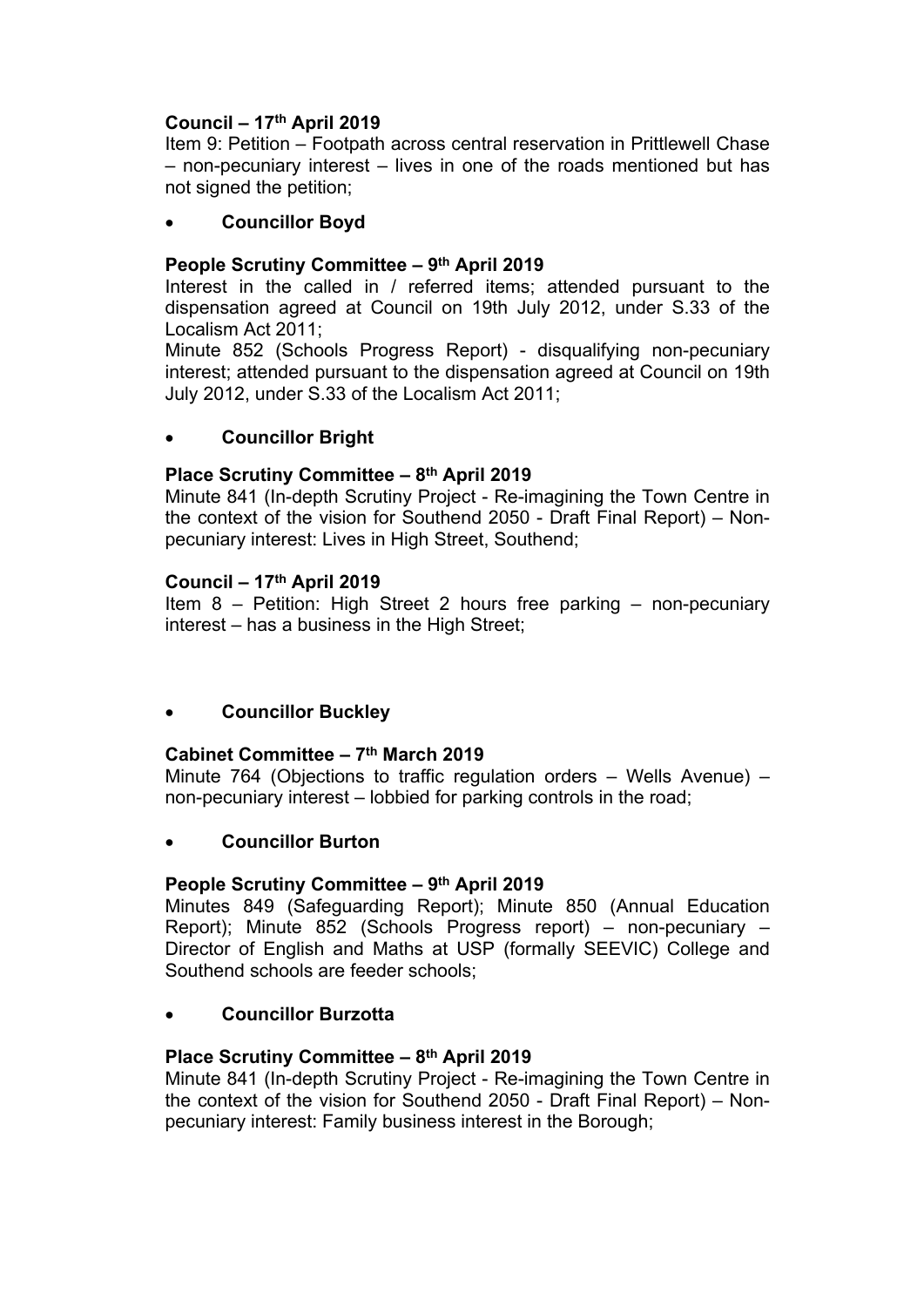# **Policy & Resources Scrutiny Committee – 10th April 2019**

Minute 865 (In-depth Scrutiny Project) – non-pecuniary interest – family business within the borough;

## **Councillor Courtenay**

## **Policy & Resources Scrutiny Committee – 10th April 2019**

Cabinet Member - Interest in the referred items; attended pursuant to the dispensation agreed at Council on 19<sup>th</sup> July 2012, under S.33 of the Localism Act 2011;

## **Councillor Cox**

## **Cabinet Committee – 7 th March 2019**

Minute 764 (Objections to Traffic Regulation Orders – Wells Avenue) – Non-pecuniary interest: Works for Redbridge Council which was mentioned during the debate;

## **People Scrutiny Committee – 9 th April 2019**

Interest in the called in / referred items; attended pursuant to the dispensation agreed at Council on 19th July 2012, under S.33 of the Localism Act 2011;

## **Councillor Dent**

## **Place Scrutiny Committee – 8 th April 2019**

Minute 840 (Southend Energy Partnership) – Pecuniary interest: Customer of Southend Energy Company (withdrew);

## **Councillor Evans**

## **Development Control Committee – 3 rd April 2019**

Minute 817 (19/00032/FULH – 18 Vardon Drive). Non-pecuniary interest: Lives close by.

## **Councillor Flewitt**

## **Development Control Committee – 6 th March 2019**

Minute 755 (18/02211/FUL – Park Road Methodist Church) – nonpecuniary interest – knows the objector but played no part in the decision;

Minute 760 (18/00185/UNAU B – 53 Westcliff Park Drive) – nonpecuniary interest – had some complaints about the issue but played no part in the decision;

## **Cabinet Committee – 7 th March 2019**

Minute 764 (Objections to Traffic Regulation Orders – Wells Avenue) – non-pecuniary interest – lobbied and discussed with residents for a relevant parking scheme;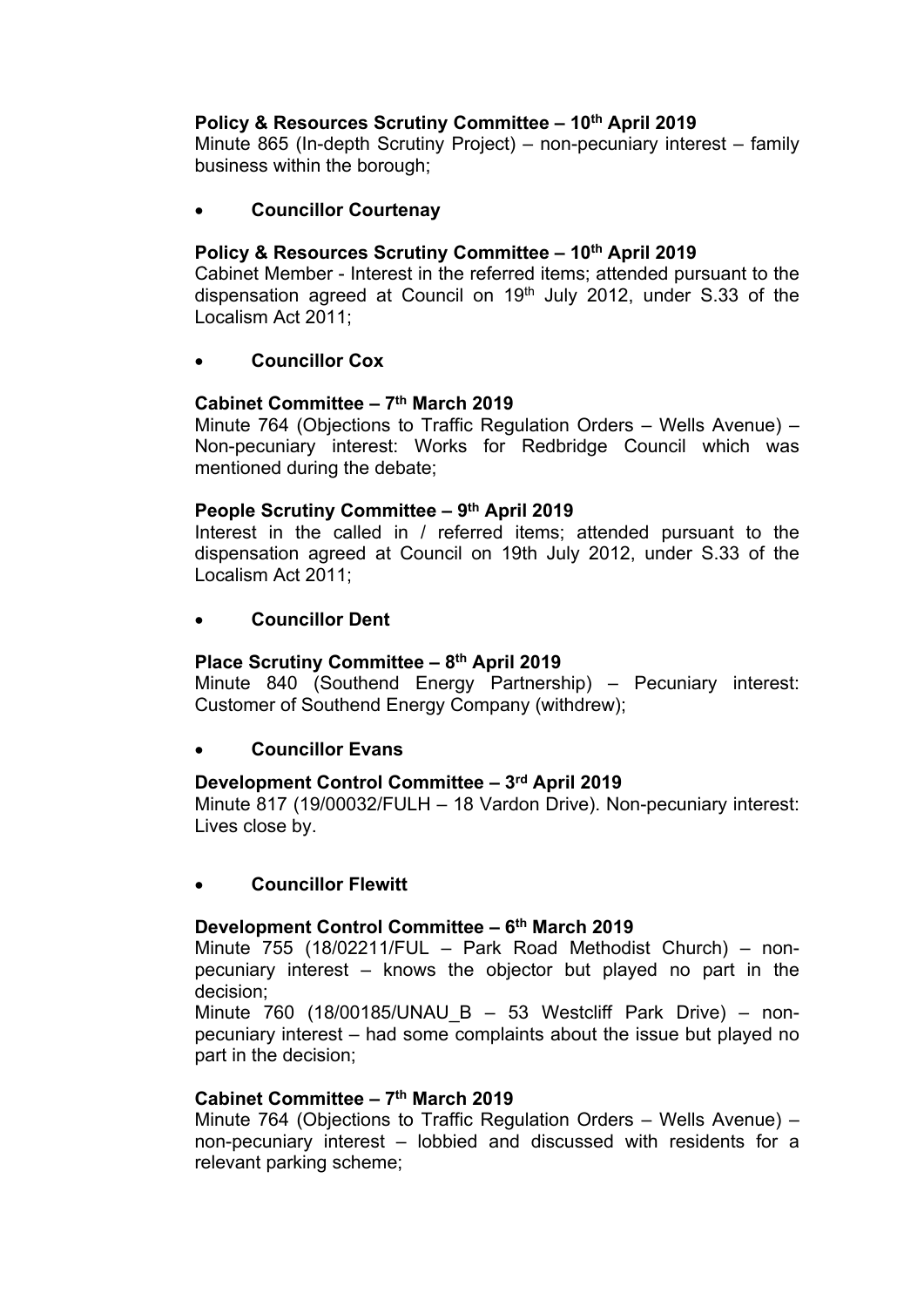## **Cabinet – 12th March 2019**

Minute 772 (South Essex Homes Housing Management Partnership Agreement) – Non-pecuniary interest – friends and family are tenants of South Essex Homes;

## **Development Control – 3 rd April 2019**

Minute 813 (19/00401/BC3 – land at Corner of Pitmans Close and Tylers Avenue) – non-pecuniary interest – consulted as Cabinet Member for Public Protection as to abuse and correction for this site but took no part in Development Control decision.

# **Councillor J Garston**

## **Development Control Committee – 6 th March 2019**

Minute 755 (18/02211/FUL – Park Road Methodist Church) – Nonpecuniary interest: Surveyor mentioned in report is known to him.

## **Councillor D Garston**

## **Development Control Committee – 6 th March 2019**

Minute 755 (18/02211/FUL – Park Road Methodist Church) – Nonpecuniary interest: Surveyor mentioned in report is known to him.

## **Development Control Committee – 3 rd April 2019**

Minute 823 (19/00297/FULH – 11 Leigh Park Road, Leigh-on-Sea). Nonpecuniary interest: Applicant is known to him.

## **Councillor George**

## **People Scrutiny Committee – 9 th April 2019**

Minute 853 (Scrutiny Committee Updates) – non-pecuniary – relative works for EPUT;

## **Councillor Habermel**

## **Development Control Committee – 3 rd April 2019**

Minute 821 (1800839/FUL – Land rear of 106 to 112 Highstreet, Shoeburyness) – Disqualifying non-pecuniary interest: His Brother's property backs on to the development (withdrew)

#### **Councillor Harp**

## **People Scrutiny Committee – 9 th April 2019**

Minute 853 (Scrutiny Committee updates (Appendix 2) - non-pecuniary – patient at St Luke's Health Centre, Chair of St Luke's PPG and member of PPG Forum;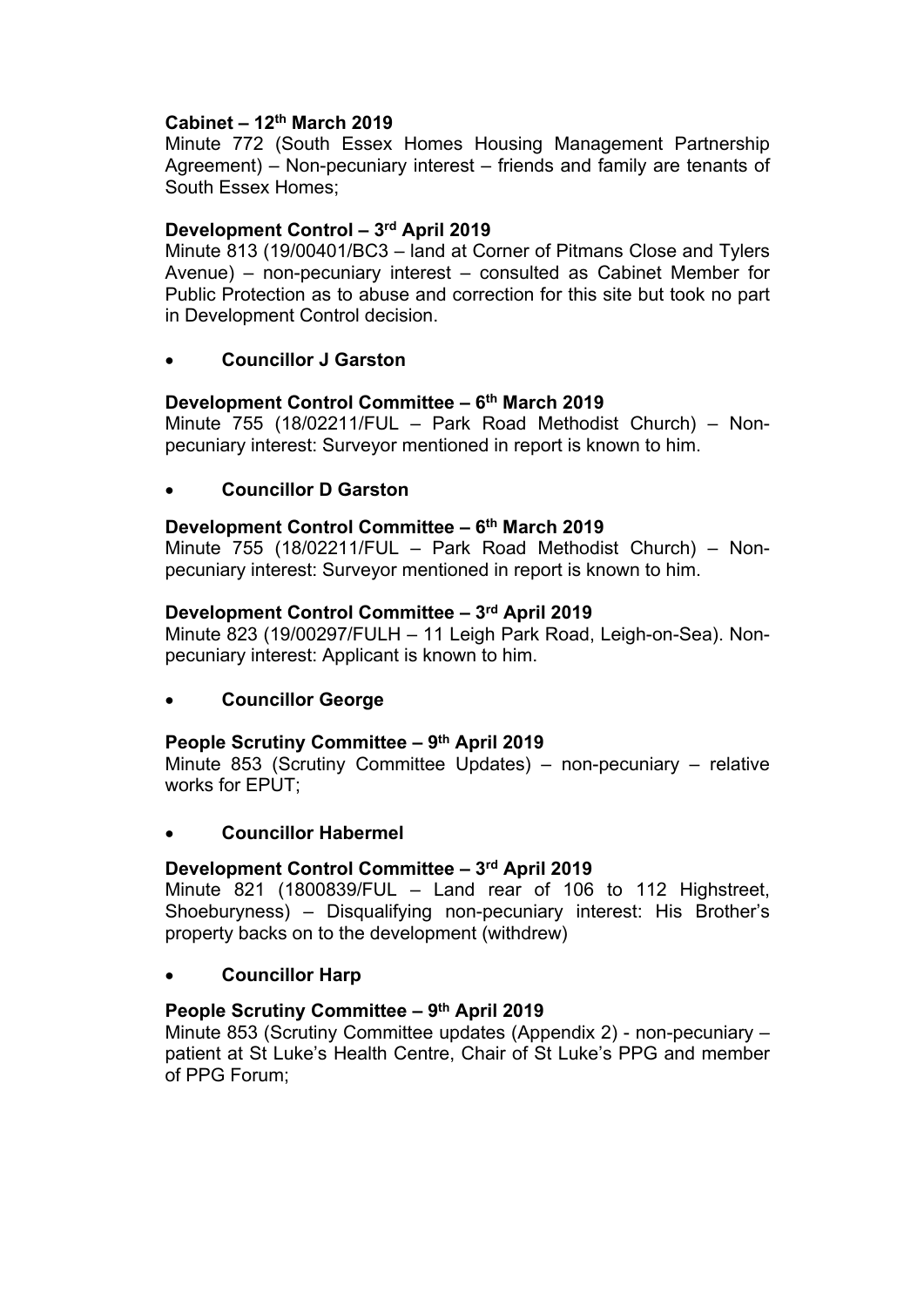## **Councillor Holland**

## **People Scrutiny Committee – 9 th April 2019**

Minute 853 (Scrutiny Committee updates) –- non-pecuniary – President Southend Stroke Club;

## **Councillor Jones**

## **Council – 17th April 2019**

Item 4 - Public Question 1 regarding parking permits – non-pecuniary interest – affected by the scheme;

Item 5 – Councillor Question 7 regarding parking permits – nonpecuniary interest – affected by the scheme;

# **Councillor McMahon**

## **People Scrutiny Committee – 9 th April 2019**

Minute 849 (Safeguarding Report) – non-pecuniary – support parents in court cases of children who may feature in report;

Minute 852 (Schools Progress report) – non-pecuniary – Charitable association with Southend YMCA including school – former governor on Board YMCA.

Minute 853 (Scrutiny Committee Updates) – non-pecuniary interest – works/supports people with mental health;

## **Councillor Moring**

## **People Scrutiny Committee – 9 th April 2019**

Interest in the called in / referred items; attended pursuant to the dispensation agreed at Council on 19th July 2012, under S.33 of the Localism Act 2011;

#### **Policy & Resources Scrutiny Committee – 10th April 2019**

Cabinet Member - Interest in the referred items; attended pursuant to the dispensation agreed at Council on  $19<sup>th</sup>$  July 2012, under S.33 of the Localism Act 2011;

Minutes 863 and 866 (Transport Procurement) – non pecuniary interest – reference to the transport service in 2008 – son was using the transport service at the time;

## **Councillor Mulroney**

## **Development Control Committee – 3 rd April 2019**

Minute 812 (18/01820/FULM – Car Wash 120 Broadway, Leigh-on-Sea), Minute 815 (TPO 3/2018 – Tree Preservation Order, 27 Leigh Park Road), Minute 816 (19/00019/FULH – 41 Western Road, Leigh-on-Sea), Minute 817 (19/00032/FULH – 18 Vardon Drive), Minute 820 (19/00089/FUL – 1333 London Road, Leigh-on-Sea), Minute 824 (19/00284/FUL – 135 Marine Parade, Leigh-on-Sea) and Minute 823 (19/00297/FULH – 11 Leigh Park Road, Leigh-on-Sea) - Non-pecuniary interest - Member of Leigh Town Council in a non-planning capacity.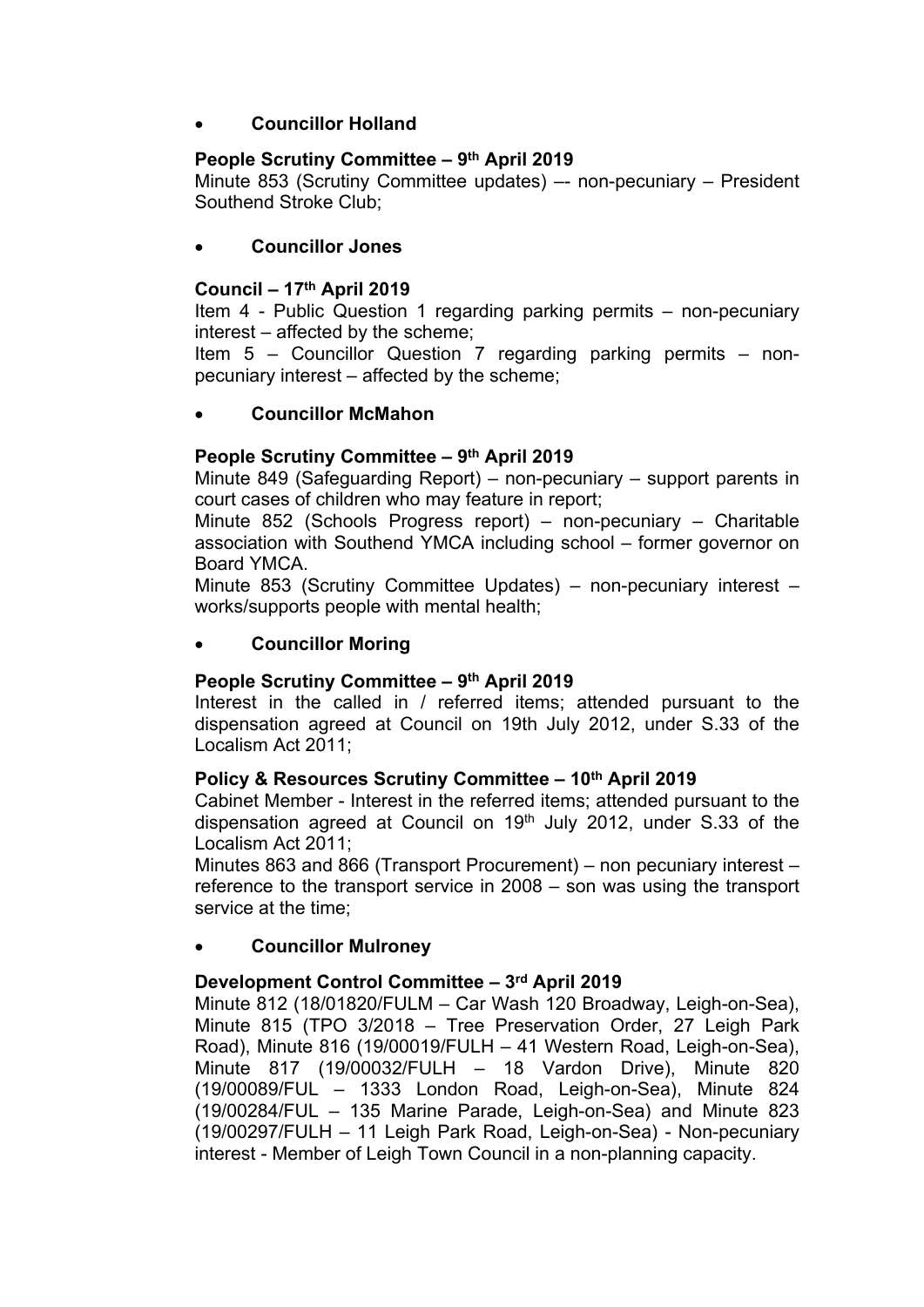# **Place Scrutiny Committee – 8 th April 2019**

Minute 840 (Southend Energy Partnership) – pecuniary interest – customer of Southend Energy (withdrew);

# **Councillor Nelson**

# **Council – 17th April 2019**

Item 4 – Public Questions 3 and 4 relating to powers for recycling facilities to be included in planning developments  $-$  non-pecuniary  $$ reference to Parliament – employer is an MP;

# **Policy & Resources Scrutiny Committee – 10th April 2019**

Minutes 862 and 866 (Transport Procurement) – non-pecuniary interest – wife works at the hospital which was referred to during the debate;

**Development Control Committee – 3 rd April 2019**

Minute 820 (1333 London Road) – non-pecuniary interest – relative lives in the vicinity of the application;

# **Councillor Nevin**

# **People Scrutiny Committee – 9 th April 2019**

Minute 851 (Revenue & Capital Monitoring) – non-pecuniary – Southchurch School highlighted in report – niece is teacher at the school; Minute 853 (Scrutiny Committee updates – mid and south Essex STP) non-pecuniary – Previous association at Southend & MEHT Hospitals; sons work at MEHT; sister works Basildon Hospital; work at NHS Trust outside this area;

# **Development Control Committee – 3 rd April 2019**

Minute 820 (1333 London Road) – non-pecuniary interest – knows the objector (withdrew);

# **Place Scrutiny Committee – 8 th April 2019**

Minute 840 (Southend Energy Partnership) – non-pecuniary interest – customer of OVO;

# **Councillor D Norman**

# **Development Control Committee – 3 rd April 2019**

Minute 816 (19/00019/FULH – 41 Western Road, Leigh-on-Sea). Nonpecuniary Interest: The property overlooks his property on Vernon Road. Minute 823 (19/00297/FULH – 11 Leigh Park Road). Non-pecuniary interest: The developer is a family friend.

# **Councillor Robinson**

# **People Scrutiny Committee – 9 th April 2019**

Minute 853 (Scrutiny Committee updates) – disclosable interest – employee of EPUT mentioned in the report and workplace and mentioned in Appendix 2 – withdrew;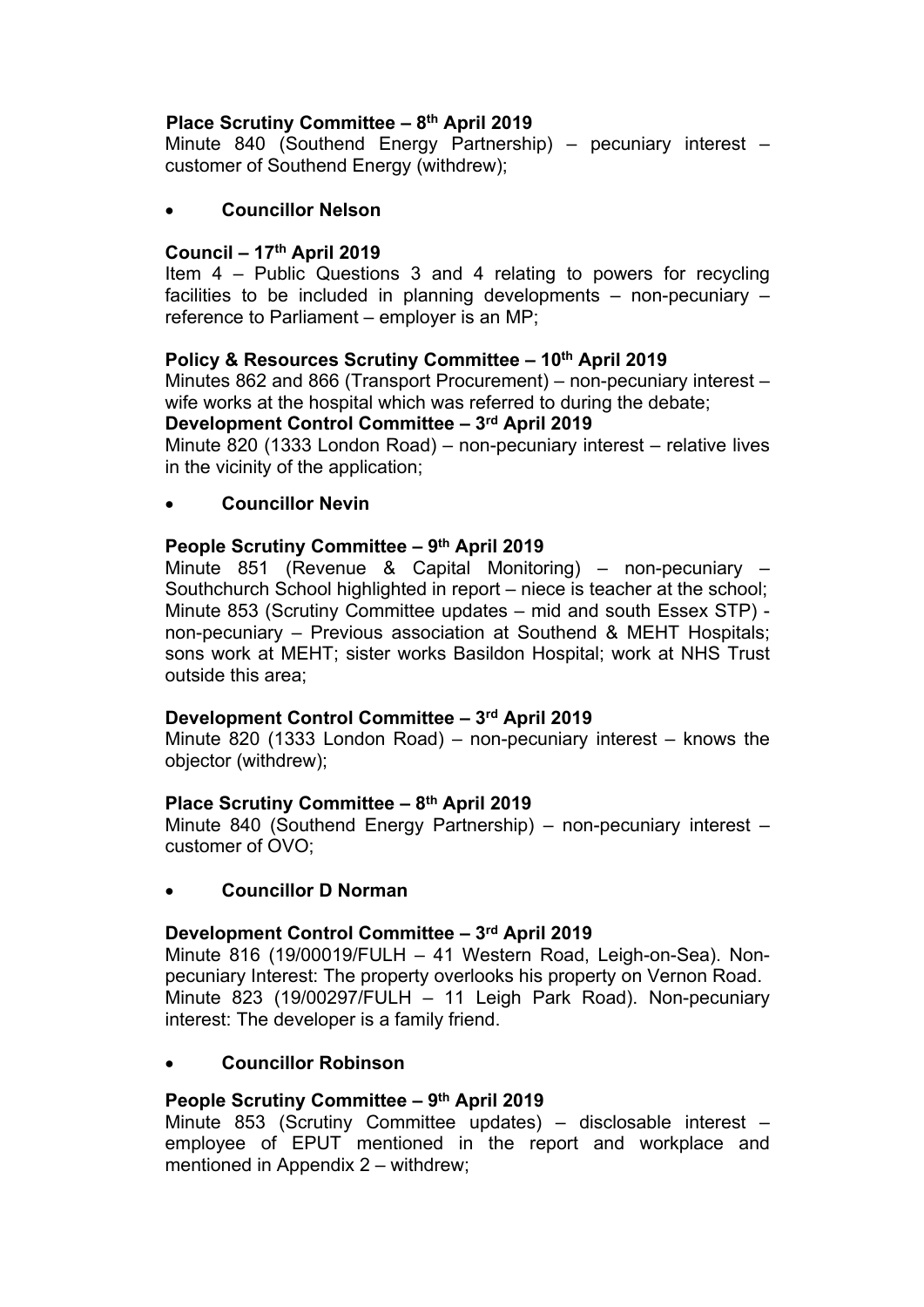# **Councillor Salter**

## **Health & Wellbeing Board – 20th March 2019**

Minute 788 (CCG Annual Report) – non-pecuniary interest – husband is Consultant Surgeon at Southend Hospital; daughter is acting Consultant and Doctor at Basildon Hospital; son-in-law is a GP in the Borough and Diabetes Lead on Southend CCG;

## **People Scrutiny Committee – 9 th April 2019**

Interest in the called in / referred items; attended pursuant to the dispensation agreed at Council on 19th July 2012, under S.33 of the Localism Act 2011;

Minute 853 (Scrutiny Committee – updates) – non-pecuniary - husband is consultant Surgeon at Southend Hospital; son-in-law is GP in the Borough; daughter is a doctor at Basildon Hospital (was not present for agenda item however);

## **Councillor Terry**

### **Place Scrutiny Committee – 8 th April 2019**

Minute 840 (Southend Energy Partnership) – Non-pecuniary interest: Son works for an energy broker;

### **People Scrutiny Committee – 9 th April 2019**

Minutes 848 and 855 (Transport Procurement) – non-pecuniary interest – knows a person who works for incumbent contractor;

## **Councillor Van Looy**

### **Cabinet Committee – 7 th March 2019**

Minute 764 (Objections to Traffic Regulation Orders – Wick Chase) – Non-pecuniary interest: Lives near the road;

Minute 765 (Requests for Waiting Restrictions – Sutton Road and Gunners Road) – Non-pecuniary interest: Daughter lives in Sutton Road and resident in Gunners Road is known to him.

## **Councillor Ward**

#### **Development Control Committee – 6 th March 2019**

Minute  $759$  (18/00185/UNUA B – 53 Westcliff Park Drive) – Nonpecuniary interest: The Company he works for has scaffolded the building.

## **Development Control Committee – 3 rd April 2019**

Minute 820 (19/00089/FUL – 1333 London Road, Leigh-on-Sea). Nonpecuniary interest: Air BnB mentioned, he owns a guesthouse.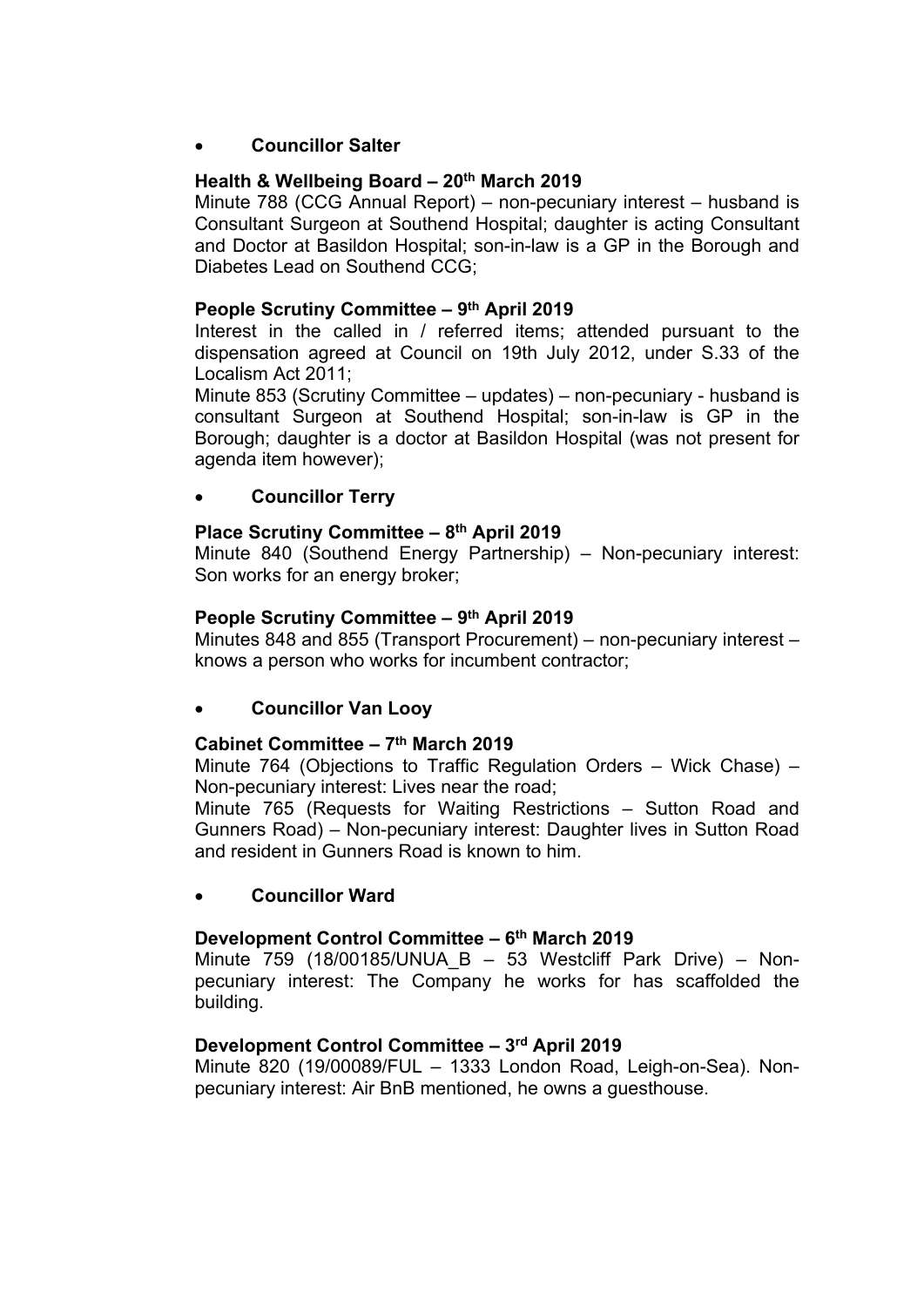## **870 Communications**

### Councillor George

The Council welcomed Councillor Stephen George, newly elected Member for the Milton Ward.

# **871 Questions from Members of the Public**

The relevant Cabinet Members responded to written questions received from the public.

## **872 Questions from Members of the Council**

The relevant Cabinet Members responded to written questions received from Councillors Aylen, Wexham, Burton, Borton, Dent and Bright.

### **873 Minutes of the Council meeting held on Thursday 21st February 2019**

Resolved:-

That the Minutes of the Meeting held on Thursday 21st February 2019, be confirmed as a correct record and signed.

## **874 Petition - Against New Parking Charges**

Councillor Ayling presented a petition on behalf of local residents against the introduction of the new parking charges of £2.90 for a minimum of two hours.

Resolved:

That in accordance with Standing Order 15.7 the petition be referred to the Cabinet.

## **875 Petition - High Street 2 hours free parking**

Councillor Ayling presented a petition on behalf of local residents requesting the implementation of two hours free parking in the High **Street** 

Resolved:

That in accordance with Standing Order 15.7 the petition be referred to the Cabinet.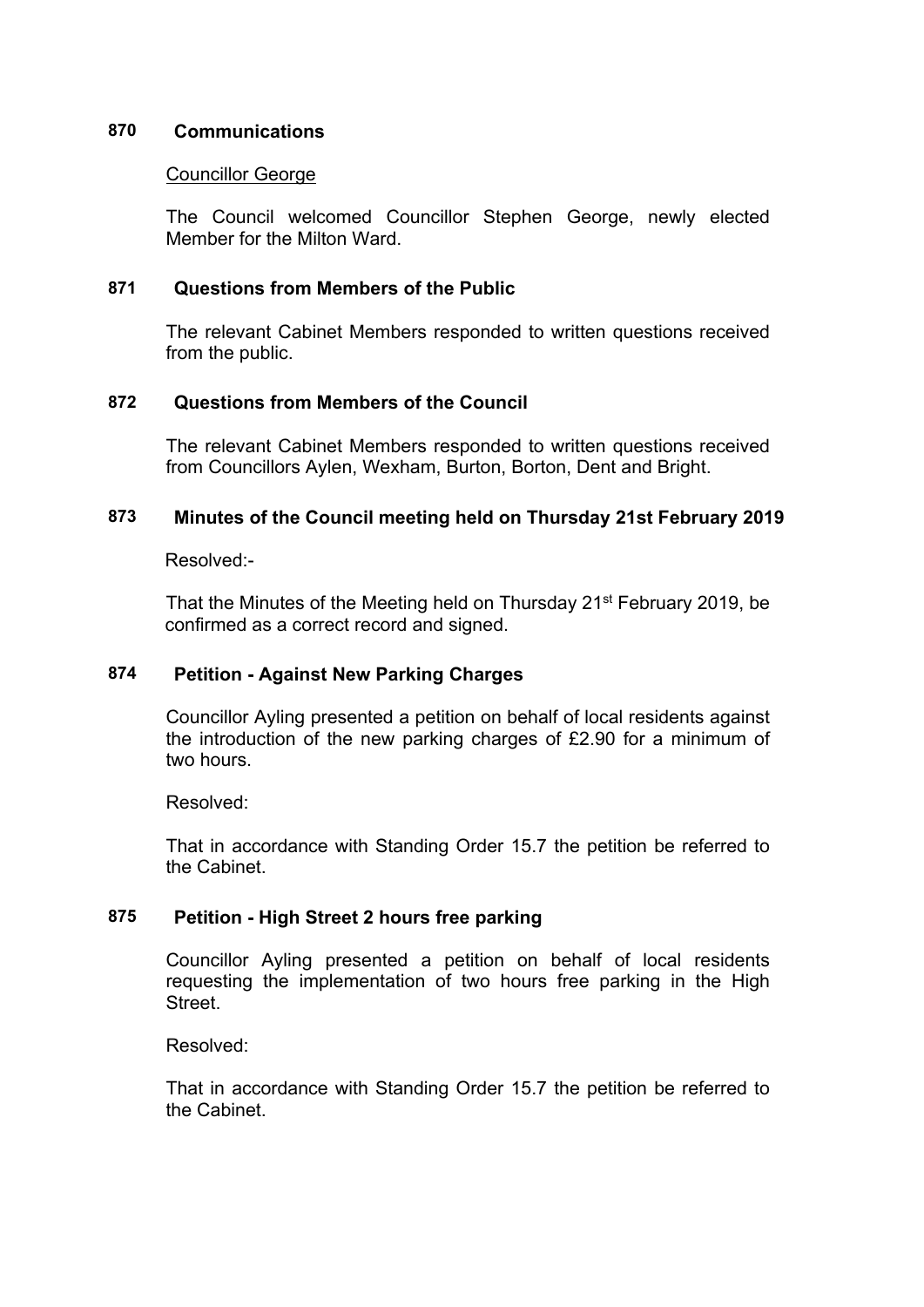### **876 Petition - Footpath across central reservation in Prittlewell Chase**

Councillor Davidson presented a petition on behalf of local residents requesting the installation of a footpath across the grassed central reservation in Prittlewell Chase.

Resolved:

That in accordance with Standing Order 15.7 the petition be referred to the Cabinet Committee.

## **877 Minutes of the meeting of Licensing Sub-Committee A held on Friday, 1 March 2019**

Resolved:

That the minutes of this meeting be noted.

## **878 Minutes of the meeting of Development Control Committee held on Wednesday, 6 March 2019**

Resolved:

That the minutes of this meeting be noted.

# **879 Minutes of the meeting of Cabinet Committee held on Thursday, 7 March 2019**

Resolved:

That the minutes of this meeting be noted.

## **880 Minutes of the meeting of Cabinet held on Tuesday, 12 March 2019**

Resolved:

That the minutes of this meeting be noted and the Recommendations contained in Minute 770(6) and Minute 771(5), be approved.

### **881 Minutes of the meeting of the Health and Wellbeing Board held on Wednesday, 20 March 2019**

Resolved:

That the minutes of this meeting be noted.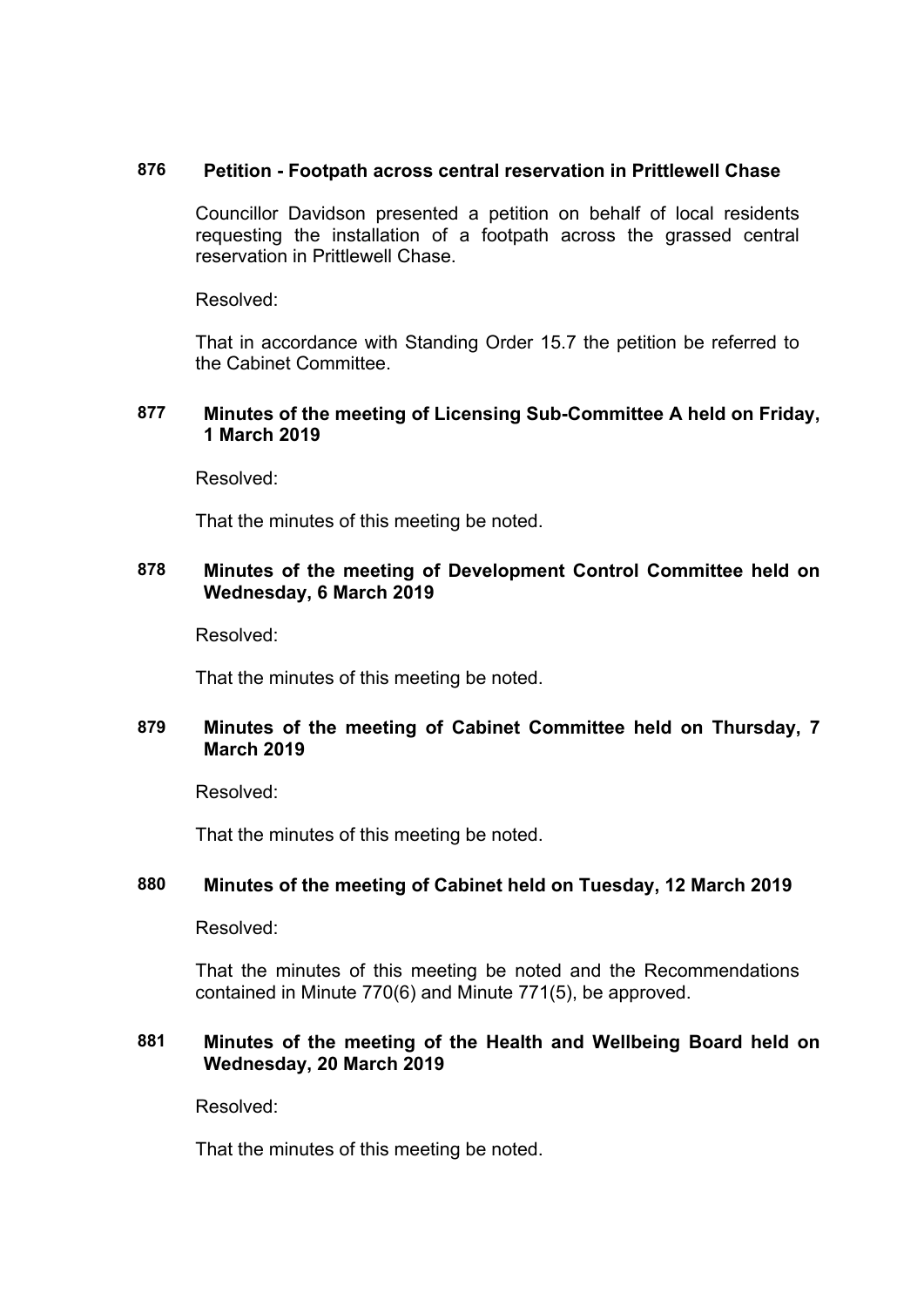# **882 Minutes of the meeting of Audit Committee held on Wednesday, 27 March 2019**

Resolved:

That the minutes of this meeting be noted.

## **883 Minutes of the meeting of Licensing Sub-Committee B held on Friday, 29 March 2019**

Resolved:

That the minutes of this meeting be noted.

# **884 Minutes of the meeting of Development Control Committee held on Wednesday 3rd April 2019**

Resolved:

That the minutes of this meeting be noted.

# **885 Minutes of the meeting of Appeals Committee B held on Friday 5th April 2019**

Resolved:

That the minutes of this meeting be noted.

## **886 Minutes of the meeting of Place Scrutiny Committee held on Monday 8th April 2019**

Resolved:

That the minutes of this meeting be noted.

# **887 Minutes of the meeting of People Scrutiny Committee held on Tuesday 9th April 2019**

Resolved:

That the minutes of this meeting be noted and the recommendation in Minute 848(6), be approved.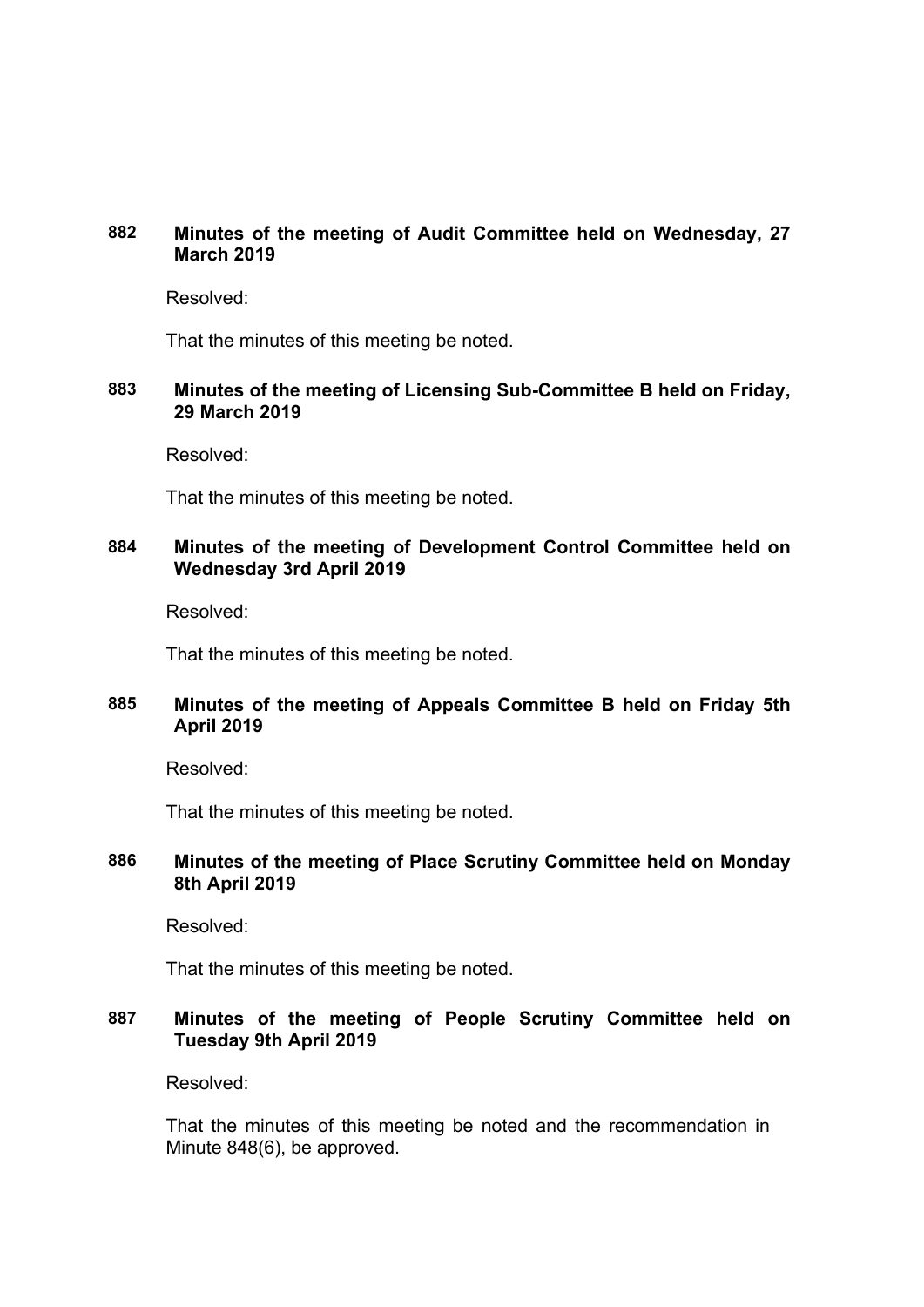### **888 Minutes of the meeting of Policy and Resources Scrutiny Committee held on Wednesday 10th April 2019**

During consideration of Minutes 862 and 866 (Transport Procurement) a requisition for a named vote having been made in accordance with Council Procedure Rule 12 to refer the matter back to Cabinet, the voting was as follows:

For reference back:

Cllrs Aylen, Ayling, Borton, Burton, Byford, Dent, George, Gilbert, Harp, Jones, Mulroney, Nevin, Norman, Robinson, Stafford, Terry, Van Looy, Wexham and Woodley (19)

Against reference back:

Cllrs Arscott, Boyd, Bright, Buck, Buckley, Burzotta, Courtenay, Cox, Davidson, Dear, Evans, Flewitt, Folkard, Garne, D Garston, J Garston, Habermel, Hadley, Holland, Lamb, McGlone, McMahon, Moring, Nelson, Phillips and Salter (26)

Abstentions: Cllr Jarvis (1)

Absent: Cllrs Chalk, McDonald, Walker, Ward and Willis (5)

The motion for reference back was not carried.

During consideration of Minute 863(5) (Commissioning Framework) a requisition for a named vote having been made in accordance with Council Procedure Rule 12 to refer the matter back to Cabinet, the voting was as follows:

For reference back:

Cllrs Aylen, Ayling, Borton, Burton, Byford, Dent, George, Gilbert, Harp, Jones, Mulroney, Nevin, Norman, Robinson, Stafford, Terry, Van Looy, Wexham and Woodley (19)

Against reference back:

Cllrs Arscott, Boyd, Bright, Buck, Buckley, Burzotta, Courtenay, Cox, Davidson, Dear, Evans, Flewitt, Folkard, Garne, D Garston, J Garston, Habermel, Hadley, Holland, Lamb, McGlone, McMahon, Moring, Nelson, Phillips and Salter (26)

Abstentions: Cllr Jarvis (1)

Absent: Cllrs Chalk, McDonald, Walker, Ward and Willis (5)